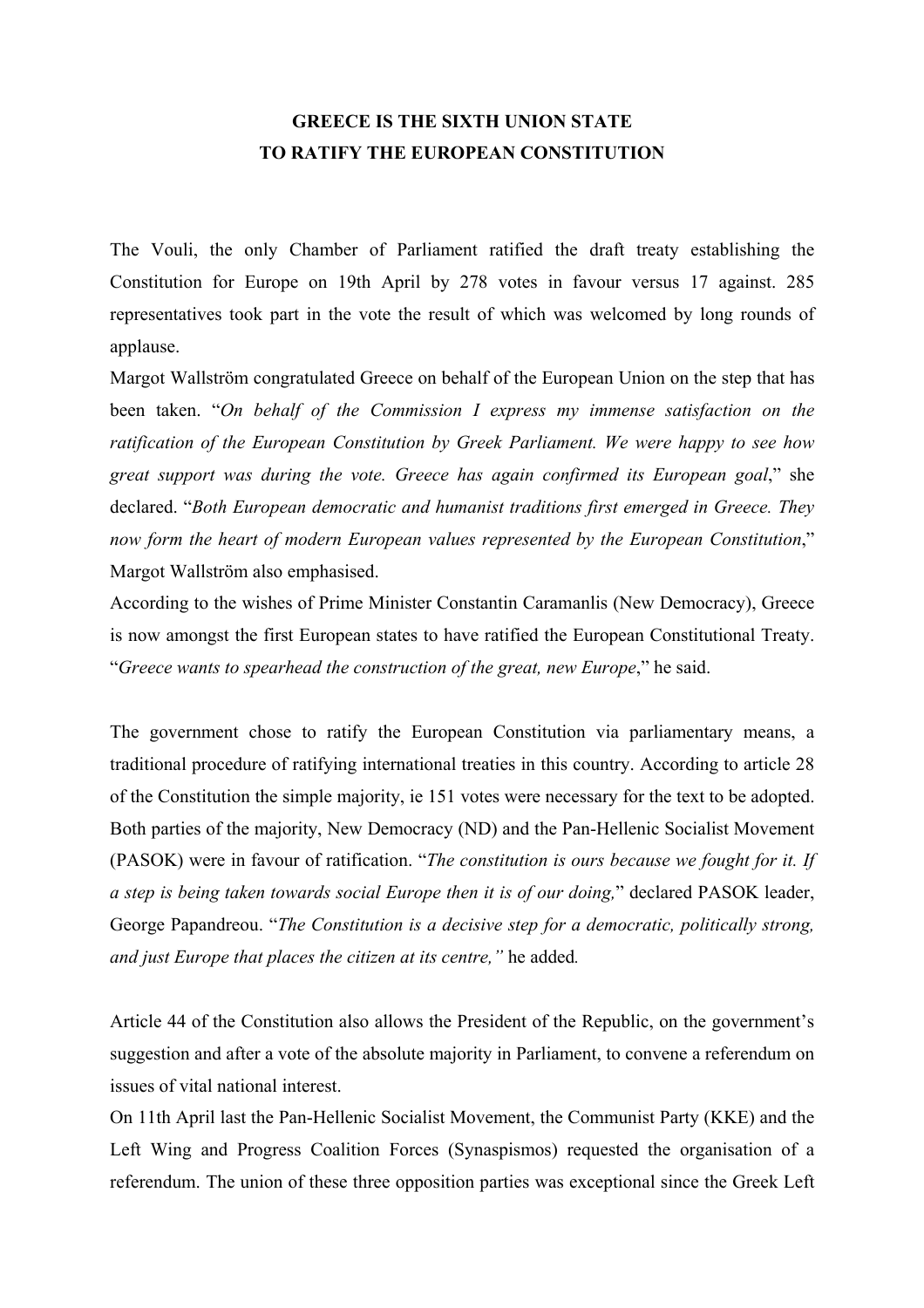is incidentally divided in terms of its position vis à vis the Constitutional Treaty. The referendum was refused the following day when debates on the ratification of the European Constitution were inaugurated in Parliament by government. PASOK requested a popular consultation for pedagogic reasons; in order to satisfy the citizens' request to be informed on the heart of the issue and to decide on Greece's future within the European Union. For their part the Communist Party and the Left Wing and Progress Coalition Forces, who are opposed to the European Constitution – the first has always been anti-European, the second believes that the text is "too liberal" - also wanted to give the people an opportunity to express their opinion on the subject. The president of the Left Wing and Progress Coalition Forces, Alekos Alavanos, said that his party "*was waiting for the French referendum and hoped for a "no" on the part of the French. We hope that the crisis will spread across Europe and the French "no" will benefit social Europe.*" Several extreme leftwing movements as well as the extreme right, Popular Orthodox Alarm (Laos), who are not represented in Parliament, had also said they were against the European Constitution. During the debates in Parliament several demonstrations were organised across the country by the European text's opponents, demonstrations that barely rallied more than 2,000 people in Athens and Thessaloniki.

As early as January last the government launched an information programme designed for its citizens on the Constitution entitled *"Europe is moving forwards, Greece is reaping the benefits*". Since the end of March a "EuroBus" that was rented by the government, started a journey taking it to 52 of the archipelago's administrative capitals informing the population about the European Union. Various events, exhibitions and shows have also been organised as the *Eurobus* travelled on its way.

In an initial survey undertaken in November 2004 and published in March last half of the Greeks (49%) said they had never heard of the European Constitution. Less than one Greek in ten (6%) knew what the text contains overall and 44% had heard of it but knew very little about it. One third of those interviewed say they were in favour of the ratification of the European Constitution (31%), 11% say they were against it. More than half of those interviewed said they had no opinion (55%).

"*The Constitution is the necessary link for the European institutions so that they can work more efficiently; it opens the way to the federal development of the European Union thereby strengthening the horizon of a more powerful, safer and more efficient Europe*," maintained Constantin Caramanlis during a Parliamentary debate. The Prime Minister also said that he